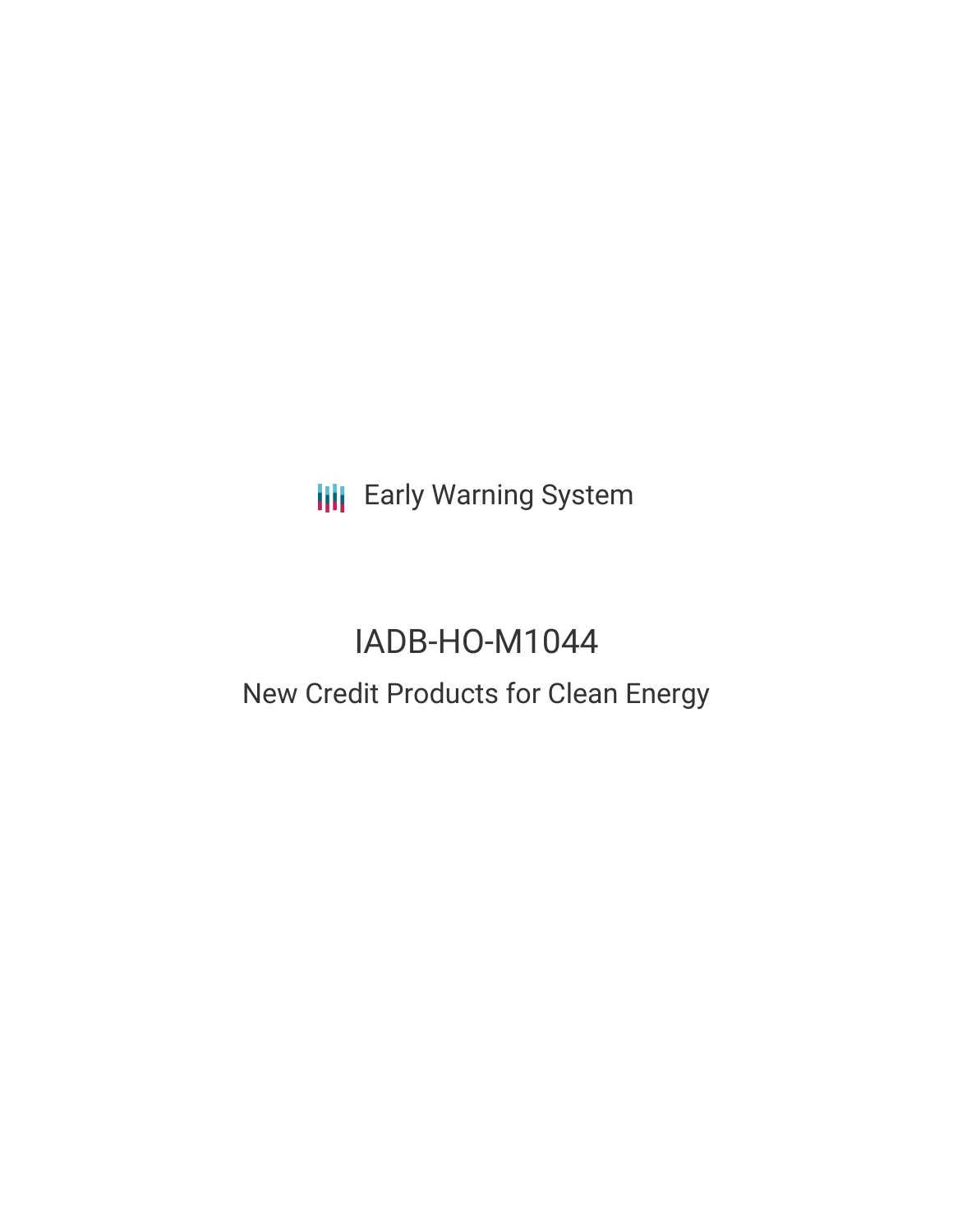## **Quick Facts**

| <b>Countries</b>               | Honduras                               |
|--------------------------------|----------------------------------------|
| <b>Financial Institutions</b>  | Inter-American Development Bank (IADB) |
| <b>Status</b>                  | Completed                              |
| <b>Bank Risk Rating</b>        | U                                      |
| <b>Voting Date</b>             | 2013-09-10                             |
| <b>Sectors</b>                 | <b>Technical Cooperation</b>           |
| <b>Investment Type(s)</b>      | Grant                                  |
| <b>Investment Amount (USD)</b> | $$0.14$ million                        |
| <b>Project Cost (USD)</b>      | $$0.20$ million                        |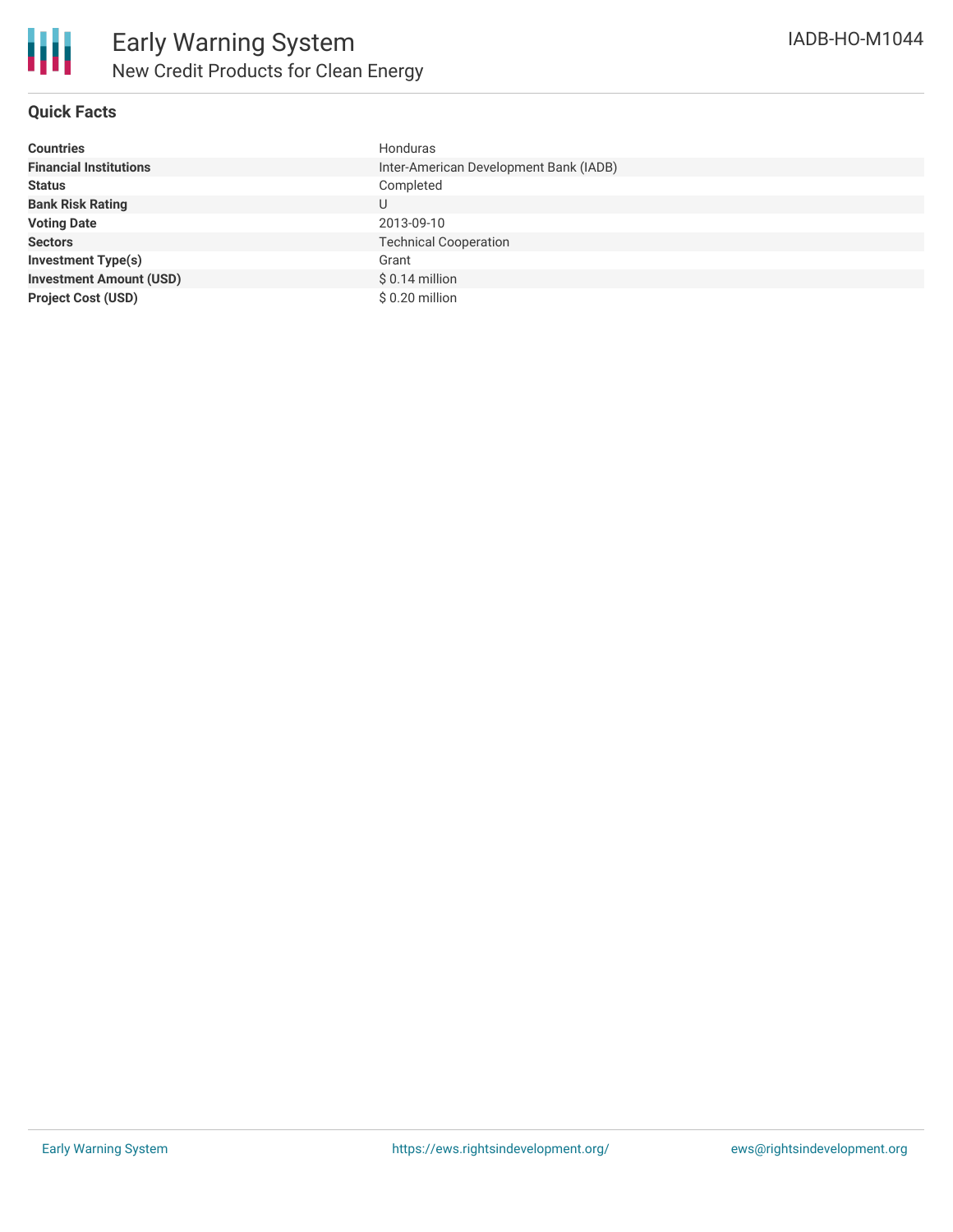

## **Project Description**

From the IDB: "The proposed mini-MIF will seek to strengthen the capacity of Fundación Jose Maria Covelo (¿Fundación Covelo¿), a second tier financial institution, to promote access to finance for off-grid clean energy products and services in Honduras. Specifically, the project will support Fundación Covelo in developing tailored financial products for off-grid clean energy (e.g. solar panels), for establishing commercial partnerships with established technology suppliers, and with implementing a training of trainers program to support first tier microfinance institutions (MFIs) with off-grid clean energy lending."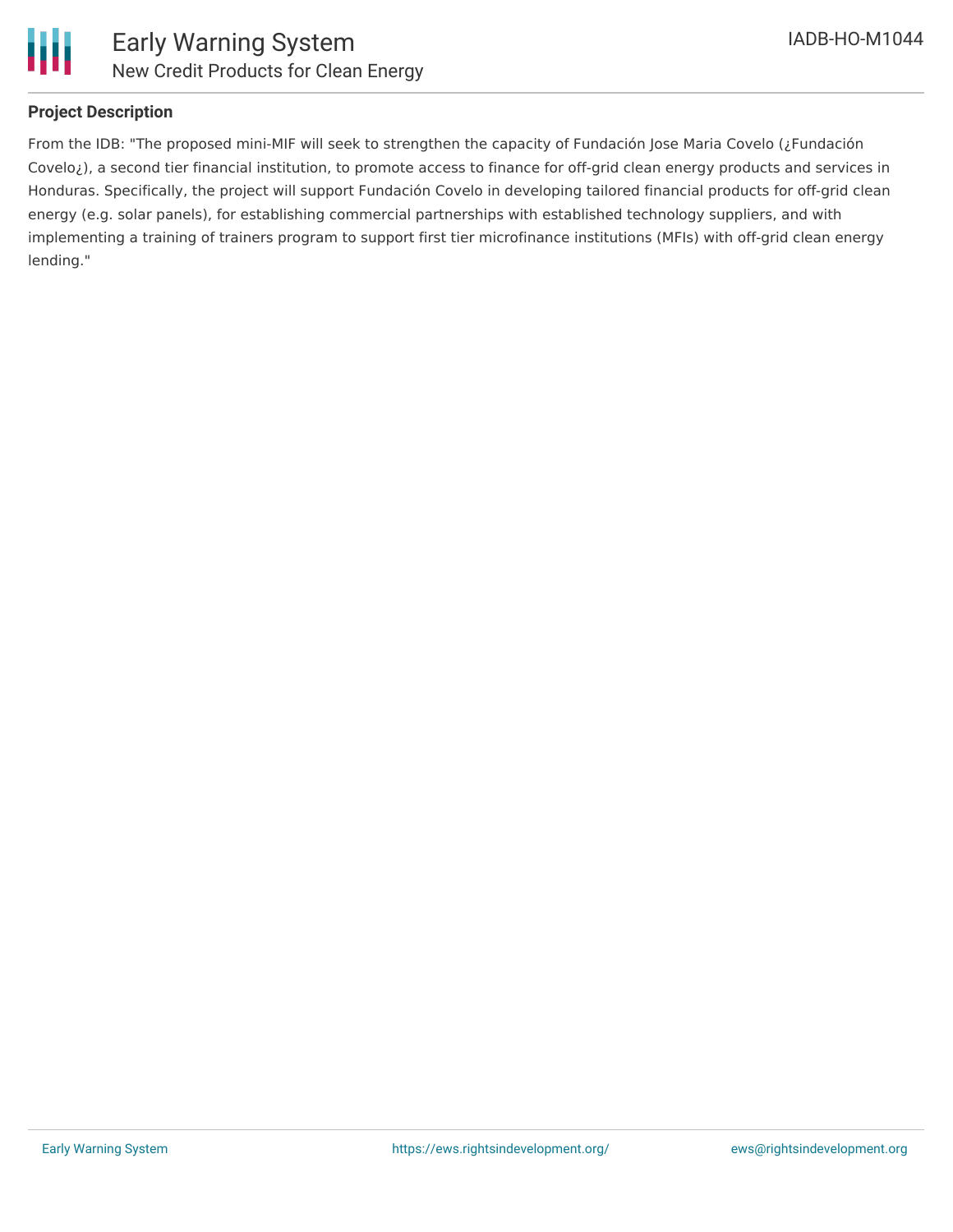## **Investment Description**

• Inter-American Development Bank (IADB)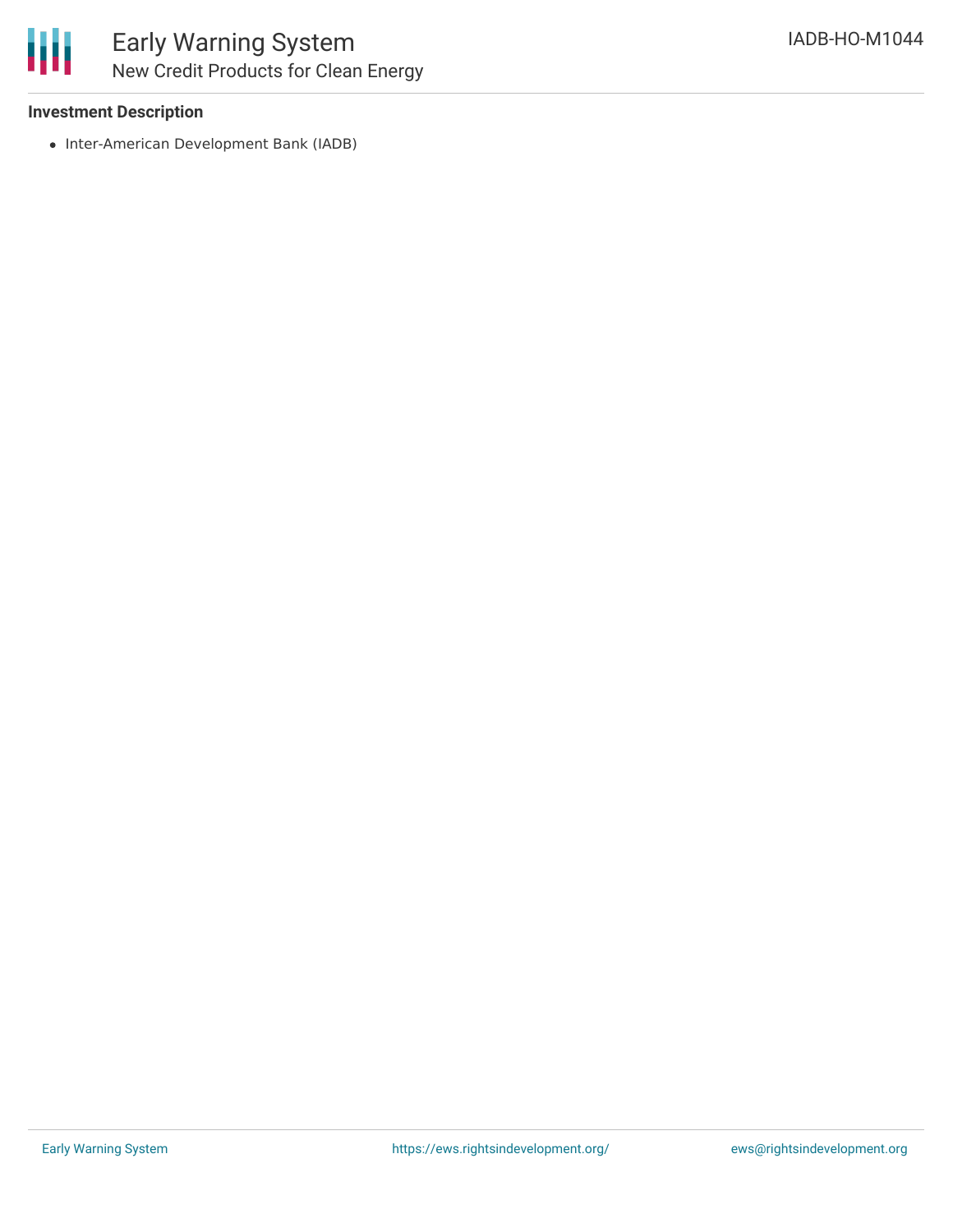#### **Contact Information**

#### ACCOUNTABILITY MECHANISM OF IADB

The Independent Consultation and Investigation Mechanism (MICI) is the independent complaint mechanism and fact-finding body for people who have been or are likely to be adversely affected by an Inter-American Development Bank (IDB) or Inter-American Investment Corporation (IIC)-funded project. If you submit a complaint to MICI, they may assist you in addressing the problems you raised through a dispute-resolution process with those implementing the project and/or through an investigation to assess whether the IDB or IIC is following its own policies for preventing or mitigating harm to people or the environment. You can submit a complaint by sending an email to MICI@iadb.org. You can learn more about the MICI and how to file a complaint at http://www.iadb.org/en/mici/mici,1752.html (in English) or http://www.iadb.org/es/mici/mici,1752.html (Spanish).